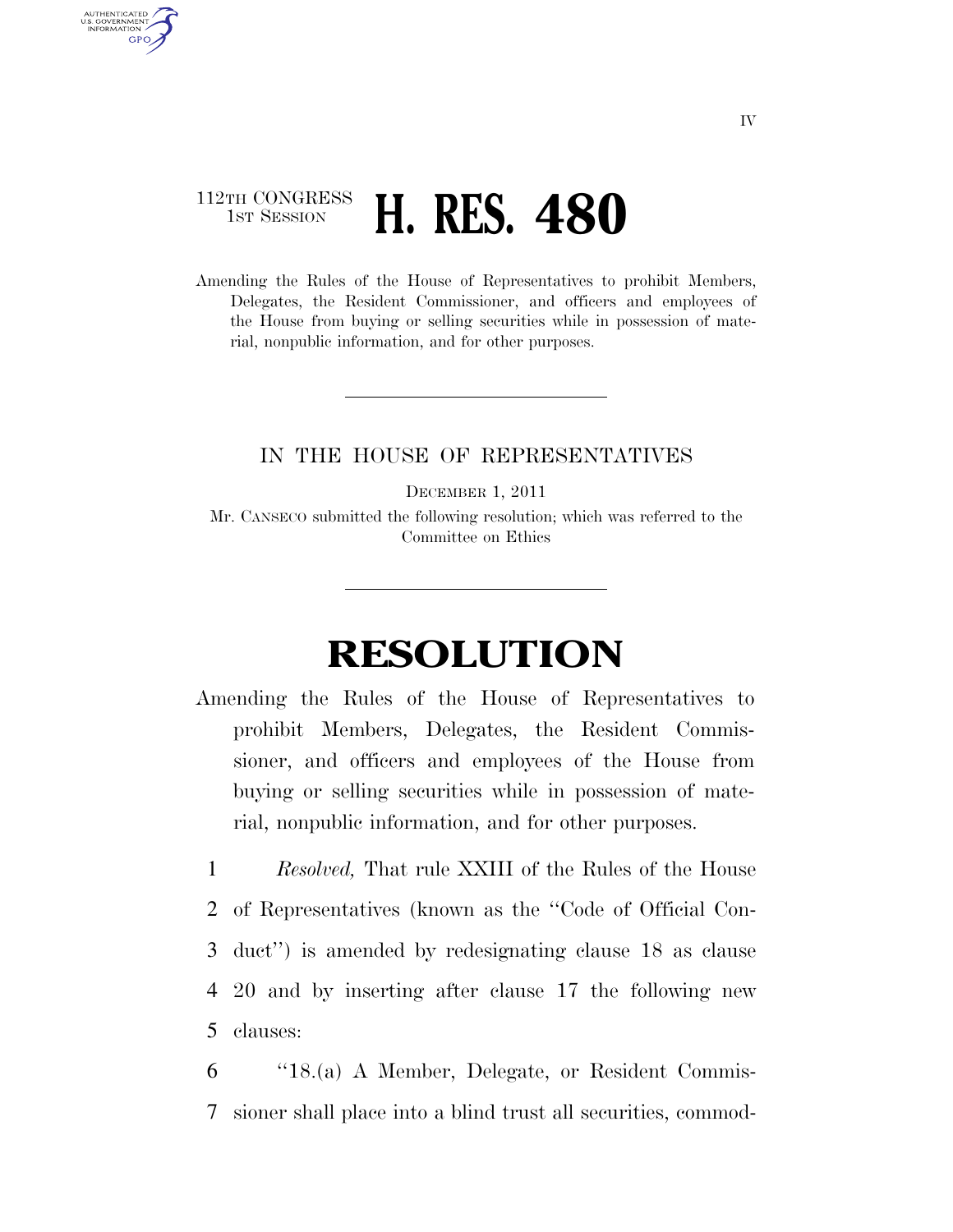ities for future delivery, security-based swaps, or swaps that are transacted on or through the facilities of a na- tional securities exchange or from or through a broker or dealer, unless such individual files with the Clerk a de- tailed disclosure report of all transactions of securities, commodities for future delivery, security-based swaps, or swaps no later than 5 business days after the last day of a calendar month in which a transaction is completed.

 ''(b) The detailed disclosure report referred to in paragraph (a) shall include the date of all transactions, exact amount of securities, commodities for future deliv- ery, security-based swaps, or swaps bought or sold in the transaction, the exact financial details of the transaction, and any other information as determined by the Com-mittee on Ethics.

 ''(c) The Clerk shall make available to the public a detailed summary of each such disclosure report in a man- ner prescribed by the Committee on Ethics no later than 60 calendar days after the end of the applicable 5-business day filing period.

 ''19. A Member, Delegate, Resident Commissioner, or officer or employee of the House shall not purchase or sell a security, commodity for future delivery, security-based swap, or swap, on or through the facilities of a national securities exchange or from or through a broker or dealer,